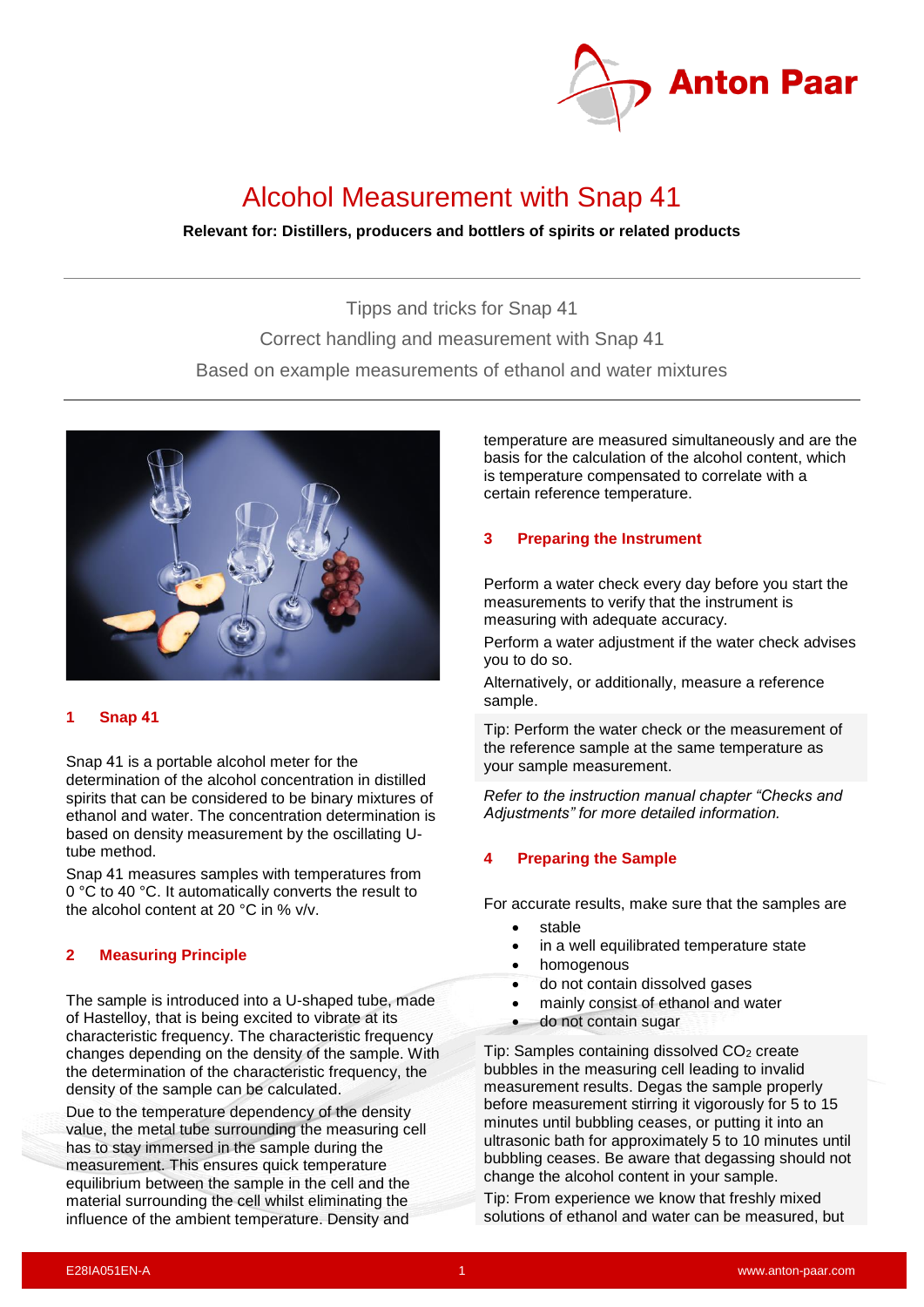

most accurate measurement results are achieved after a waiting time of at least some hours or vigorous stirring for good sample equilibration.

## **5 Sample filling and measurement**

#### **5.1 Filling for most accurate results**

Before starting a measurement make sure that the instrument is clean and dry.

- 1. Press down the pump lever as far as it will go.
- 2. Sink the metal tube into the sample with the pump lever down (see fig 1).
- 3. Slowly release the pump lever (see fig 1).
- 4. Now the instrument is filled with sample. Discard this sample in a waste bottle (see fig 2).
- 5. Repeat steps 1 to 4 one more time.
- 6. Now slowly fill and discard the sample while the instrument remains standing on the sample (see fig 2).
- 7. Repeat step 6 one more time.
- 8. Now slowly fill again, this filling is now taken for the measurement.
- 9. Start the measurement by pressing the data storage key and leave the instrument immersed in the sample during the measurement (see fig 3 and 4).
- 10. Discard the sample into the sample vessel and fill again directly from the sample vessel and start a new measurement to see if the result is well repeatable.

#### **5.2 Tipps and tricks for filling & cleaning**

To avoid contamination of your sample, clean the metal tube before and after measurement.

If the instrument contains "old" sample and this sample is mixed into the new measurement sample, this can lead to less accurate results.

Sample replacement without intermediate cleaning is only recommended for similar samples and for measurements directly one after another.

If the sample differs to the sample before, or the instrument was not used for a longer time, we recommend using a little of the new sample in any available clean vessel, only for filling, discarding and filling again, in order to avoid mixing the old sample in the new sample container. Afterwards proceed as explained above.

*Refer to the instruction manual for more detailed information.*



Figure 1: Immerse Snap 51 and release the pump lever



Figure 2: Discard the first 2 fillings, fill again, discard and fill while the instrument remains on the sample vessel



Figure 3: Best accuracy is reached if the metal tube is well immersed in the sample during the measurement due to best temperature equilibration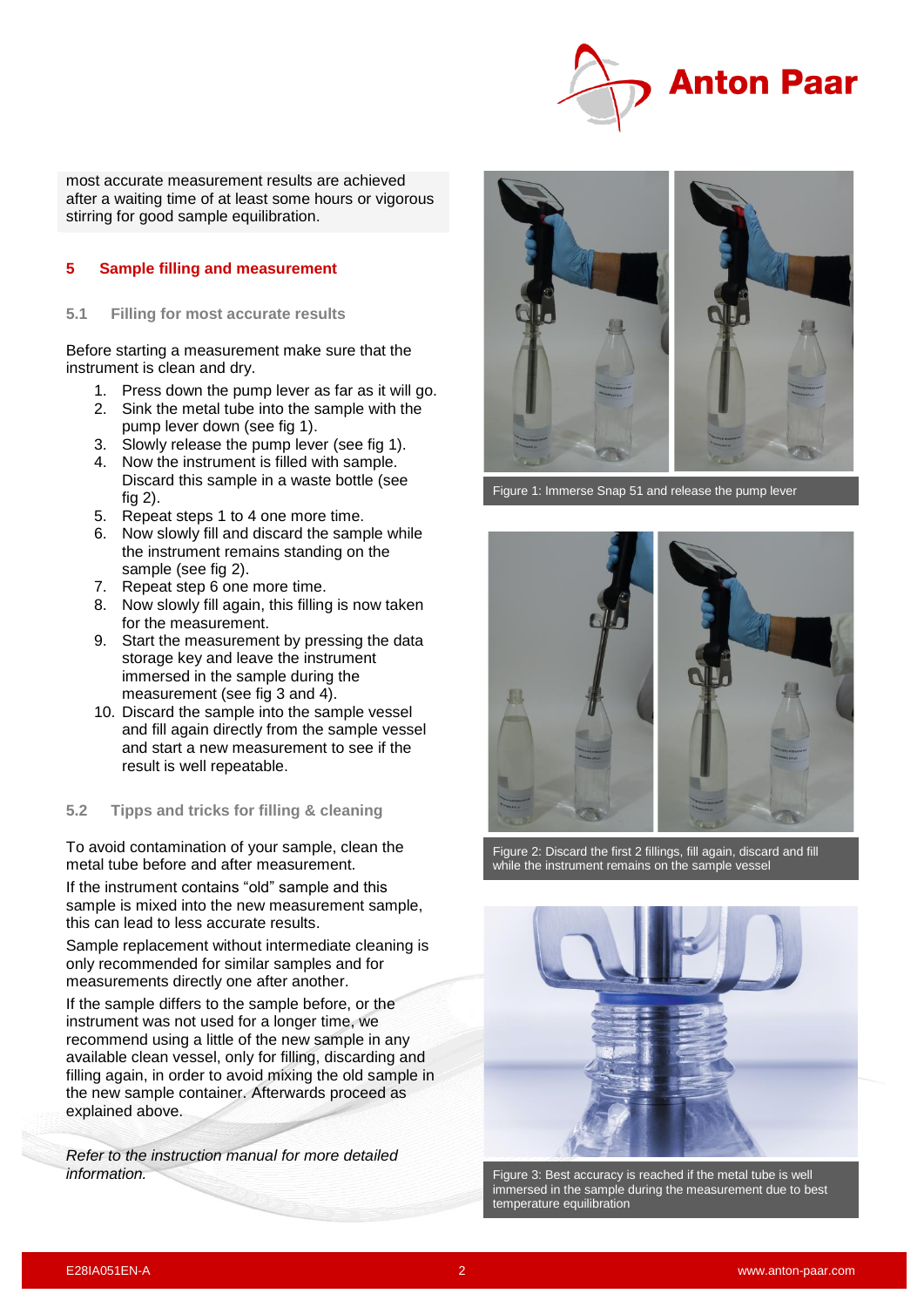



Figure 4: Quick temperature equilibrium as tube stays in the sample. Due to high temperature dependence of the density, this is the basis for an accurate measurement

## **6 Tipps and tricks for measurements**

For accurate results leave the instrument immersed in the sample.

Flush the instrument with sample by pumping in a slow way e.g. 2 or 3 times while the instrument remains immersed in the sample.

Snap 41 can only measure quasi-binary mixtures of ethanol and water. Samples consisting of ternary solutions (ethanol, water, sugar) like liqueurs cannot be measured accurately with Snap 41.

At least one third of the metal tube should be submerged in the sample to ensure quick and precise temperature equilibrium. A marking on the tube helps

you to find the minimum immersion depth (approx. 80 mm / 3.15 in).

Tip: To obtain the highest possible accuracy, submerge two thirds of the metal tube in the sample (second marking, approx. 150 mm / 5.9 in). By doing so, you eliminate any external temperature influence. Tip: We recommend to use the measurement mode "Precise".

## **7 Typical measurement results**

For these tests we used two in-house Snap 41 instruments, no special verification of their adjustments was made prior to the tests and the tests were made under normal lab conditions. Before starting, we performed a water check with each instrument at ambient temperature of 22 °C, which was passed for both instruments.

We prepared a sample containing ethanol and ultrapure water and filled it into 1 L bottles as shown in fig 1. We measured the reference value with an Alcolyzer Spirits Analyzing System from Anton Paar. The measured reference value is 44.133 % v/v at  $20 °C$ .

We put the closed bottles in a climate chamber at 40 °C and waited for 20 hours. Then we measured the sample at 40 °C in the climate chamber. In a next step we let the closed sample bottles cool down in our lab and measured again when they reached approximately 30 °C. We measured again after they were cooled down and well equilibrated to ambient temperature.

The aim was to see if the ethanol concentration can be well measured at different sample temperatures and is within the specified limits, using normal lab conditions and well-used Snap 51 instruments.

When measuring as described in this application report, the temperature value and alcohol concentration show a good repeatability and accuracy. The accuracy of the alcohol concentration is always within the specified accuracy of 0,1 % v/v.

| Instrument S/N | Result sample temperature / °C | Result alcohol@20 °C / % v/v | Result density / g/cm <sup>3</sup> |
|----------------|--------------------------------|------------------------------|------------------------------------|
| 00000002       | 39.33                          | 44.07                        | 0.9269                             |
| 00000002       | 39.36                          | 44.06                        | 0.9269                             |
| 00000002       | 39.23                          | 44.08                        | 0.9270                             |
| 00000002       | 39.38                          | 44.06                        | 0.9269                             |
| 82623845       | 39.24                          | 44.13                        | 0.9269                             |
| 82623845       | 39.15                          | 44.14                        | 0.9269                             |
| 82623845       | 39.07                          | 44.15                        | 0.9270                             |
| 82623845       | 39.07                          | 44.14                        | 0.9270                             |

*Table 1: Measurement of the same sample filled in two different bottles (1 L each, see fig 1) with two different instruments in a climate chamber with a temperature of 40 °C with method "Ethanol" and measurement mode "Precise"*